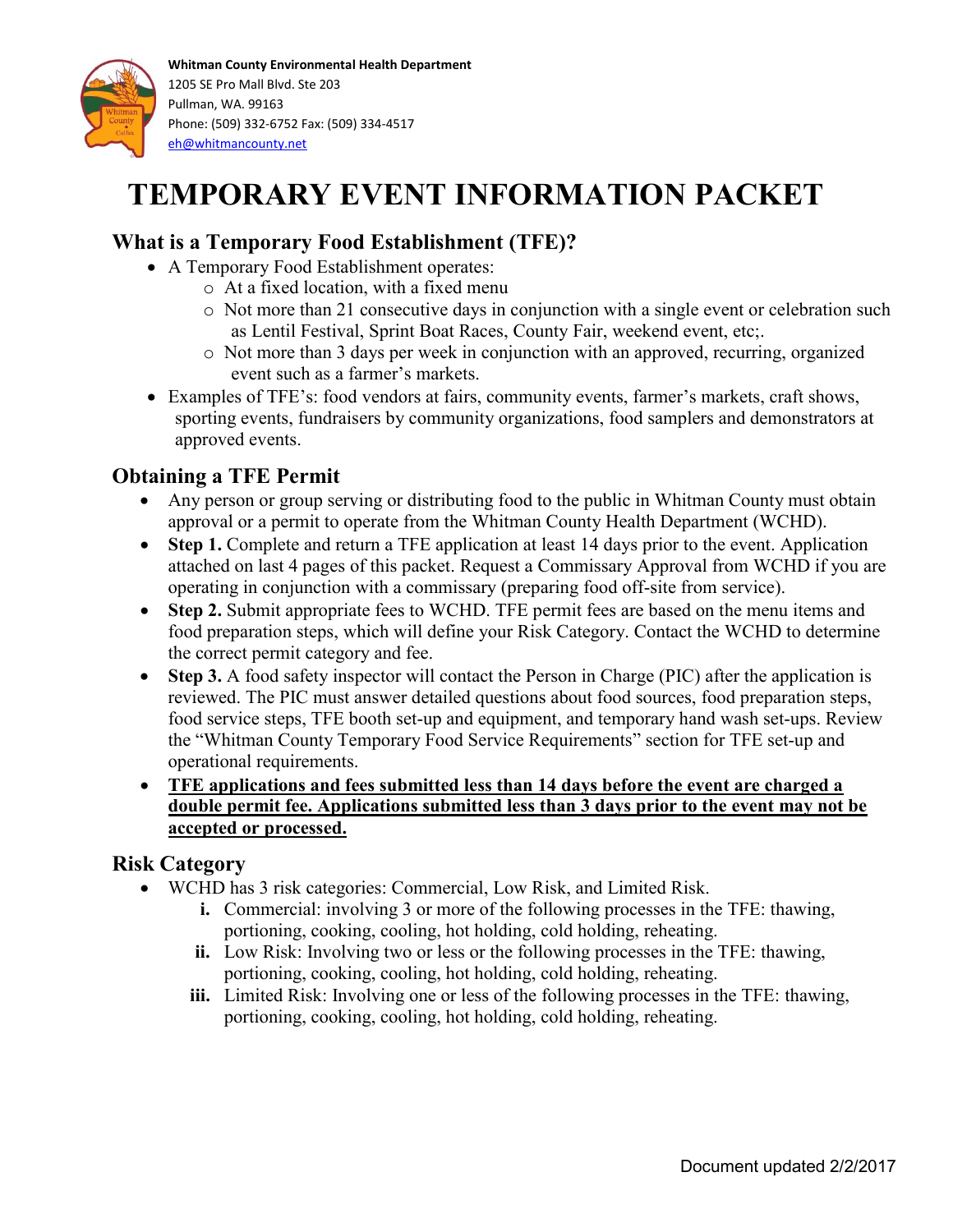# **Temporary Hand Washing Station**



The temporary hand washing station shall consist of at least a 5gallon insulated container with spigot that provides a continuous flow of warm (100°F-120°F) running water, soap, paper towels, reminder sign, and a 5-gallon bucket to collect the dirty water.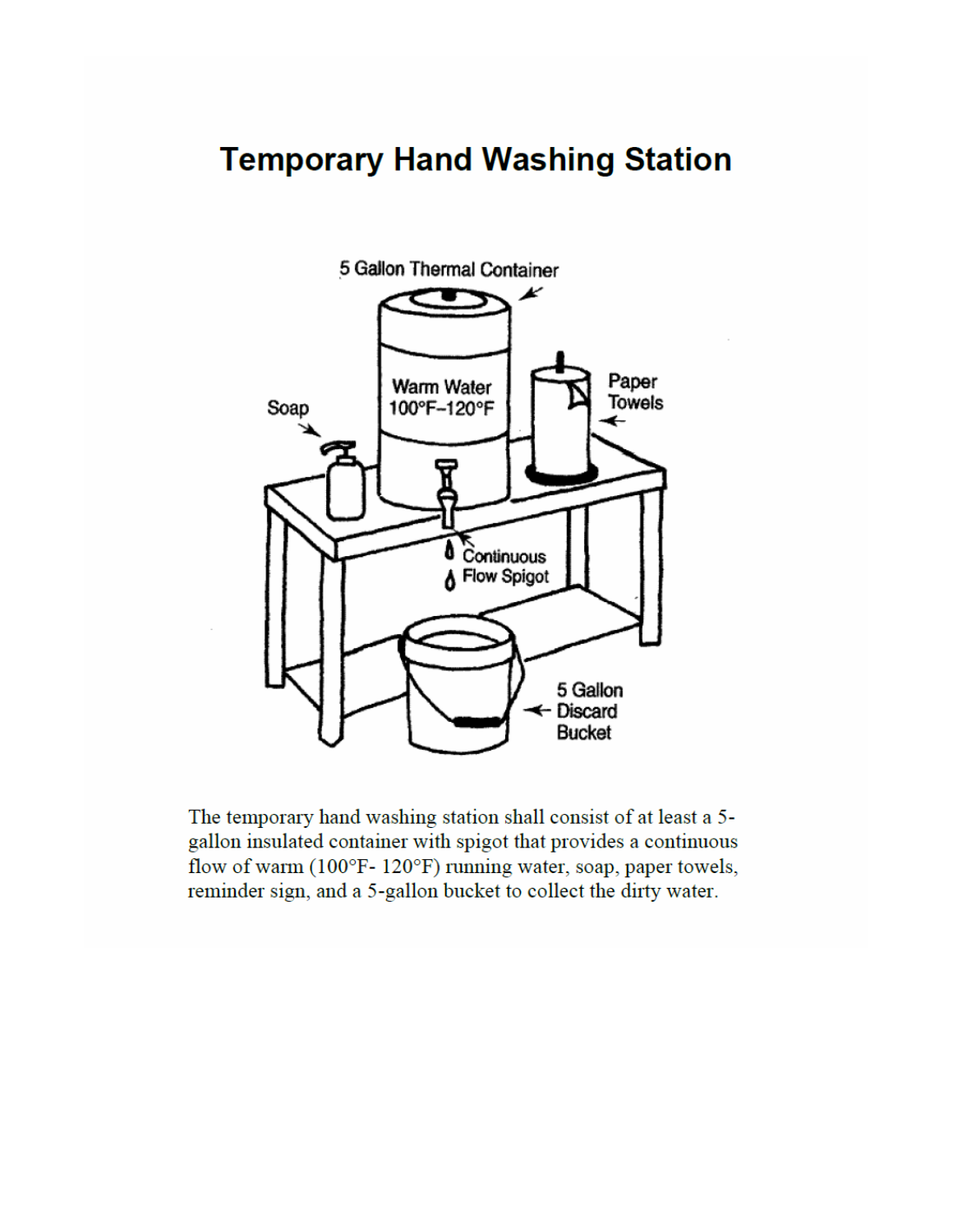### **Whitman County Temporary Food Service Requirements**

The following rules and regulations apply to all temporary food operations.

Please have each employee read and sign this form. Then post this form at your operation along with your permit.



3. FOOD SOURCE AND PREPARATION: Only food from an approved source can be used. No home processed foods are allowed. This includes home canned foods. All foods must be prepared on-site (at the event) or in an approved kitchen and properly transported to site. NO FOOD SHOULD BE PREPARED IN A PRIVATE HOME

4. WATER SOURCE: Water used for washing hands, cooking, or cleaning must be supplied by city water, or an approved community system.

5. FOOD TEMPERATURES: Potentially hazardous food must be cooked to these temperatures:



| Poultry              | $165^{\circ}$ F |
|----------------------|-----------------|
| Hamburger            | $155^\circ F$   |
| Pork                 | $145^{\circ}$ F |
| Eggs                 | $145^\circ F$   |
| Cooked Produce 140°F |                 |

A spike thermometer is required to monitor cook temperatures. It is against Whitman County Policy to serve undercooked meat to the public, even if specifically ordered by the immediate customer. For proteins not listed, such as rare roast beef, beef steak, or other meats, contact Whitman County for required cook temperature

6. HOLDING TEMPERATURES: All foods must stay out of the Temperature Danger Zone!

#### **COLD HOLDING FOODS**

Cold food must be covered and held at 41°F or lower during storage. Rapidly chill ALL food to 41°F or less before storing in ice chests or cold holding units. If using ice to keep cold, be sure ice level is equal to the food level. Monitor temperatures frequently.

### **TEMPERATURE DANGER** ZONE: 41°F -135°F



#### **HOT HOLDING FOODS**

Hot foods must be thoroughly cooked before covering and holding at 135°F or higher. All cooked foods that have been refrigerated must be rapidly reheated. The reheated foods must be reach 165°F in 2 hours. Monitor temperatures frequently